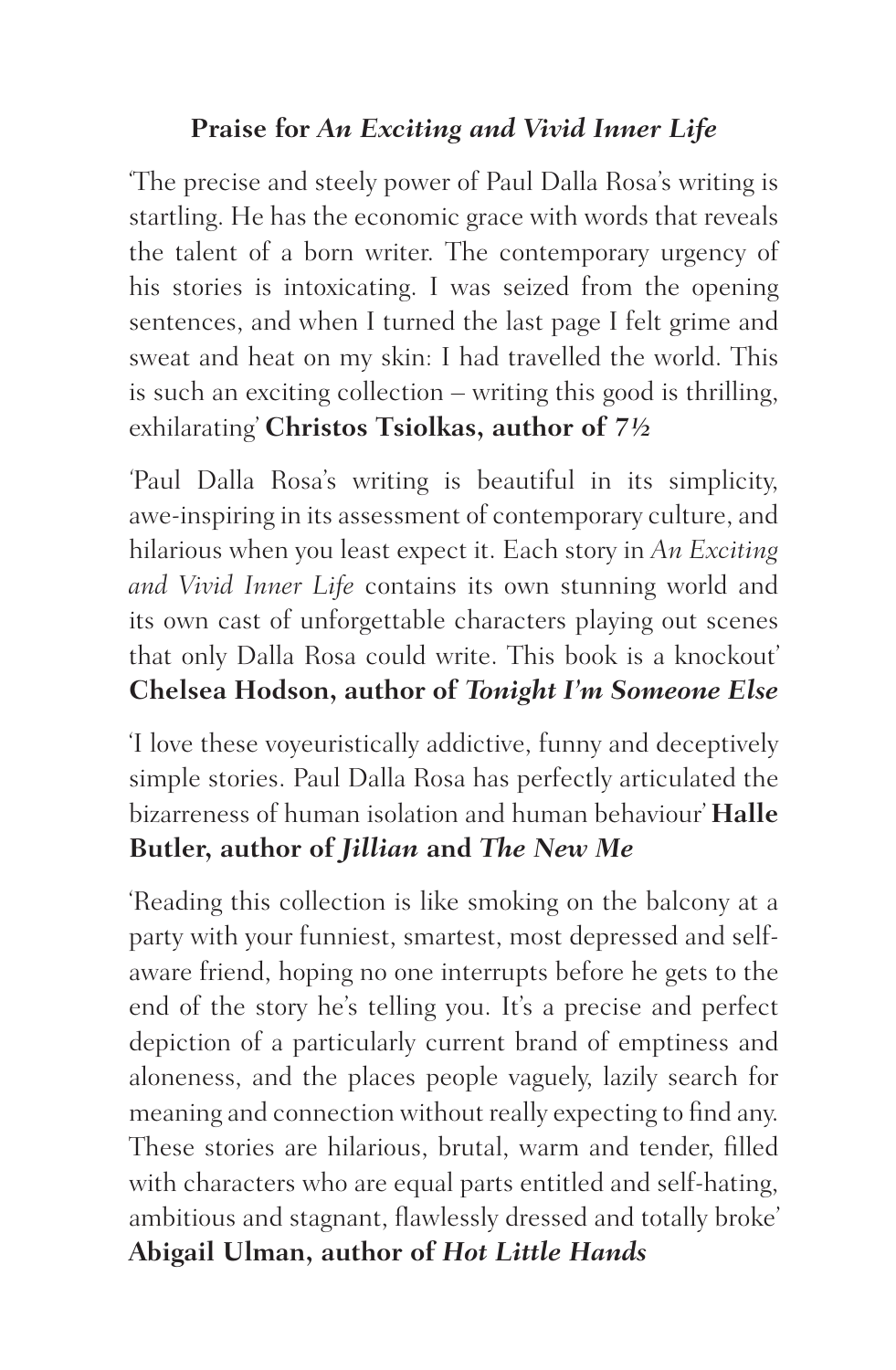*'*How can these stories be so funny, dazzling, deep and dark? This is a sharp collection that will grip you with strange force; the people here are desperate and what happens here is harsh, but it's always laced with wit and insight and the things we don't want to know about sex and work and love' **Ronnie Scott, author of** *The Adversary* 

'Paul Dalla Rosa's *An Exciting and Vivid Inner Life* is an existential prayer of a book that attempts to find meaning in a rapidly changing and absurdly disconnected, occasionally nightmarish, modern world' **Oliver Mol, author of**  *Train Lord*

'Engrossing, gleefully unsettling, curious but mercifully never whimsical, this is an eminently readable collection' **Lauren John Joseph, author of** *At Certain Points We Touch*

'Constantly teetering between hilarious and heartbreaking, *An Exciting and Vivid Inner Life* is a sharp-eyed keyhole portrait of our disconnected and disaffected modern times, breathing life into a diverse range of lost, limping characters and touching upon the humanity in each one. It's deliciously deadpan, often absurd, and painfully alive' **Alice Ash, author of** *Paradise Block*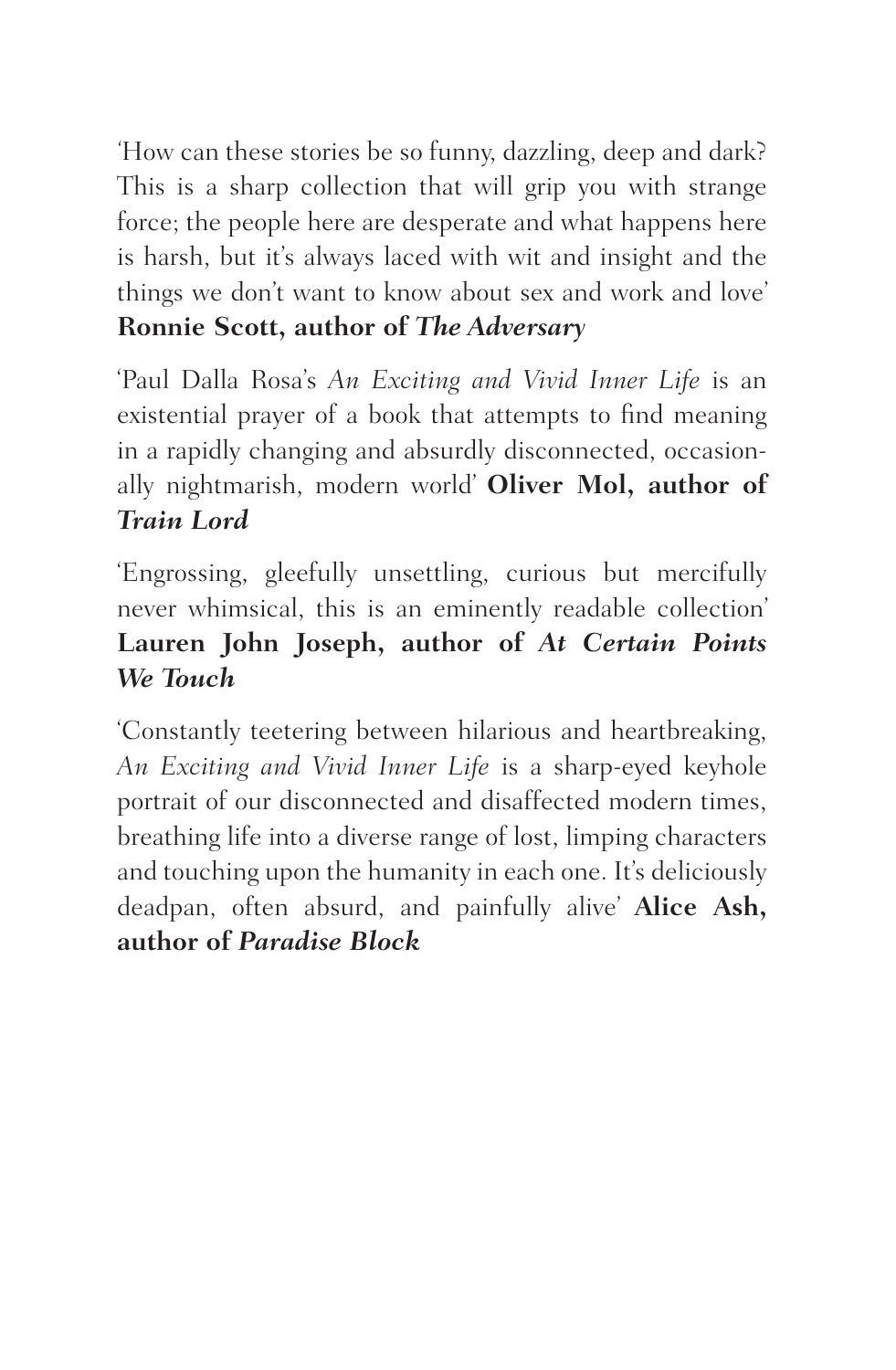### AN EXCITING

A N D

VIVID

INNER LIFE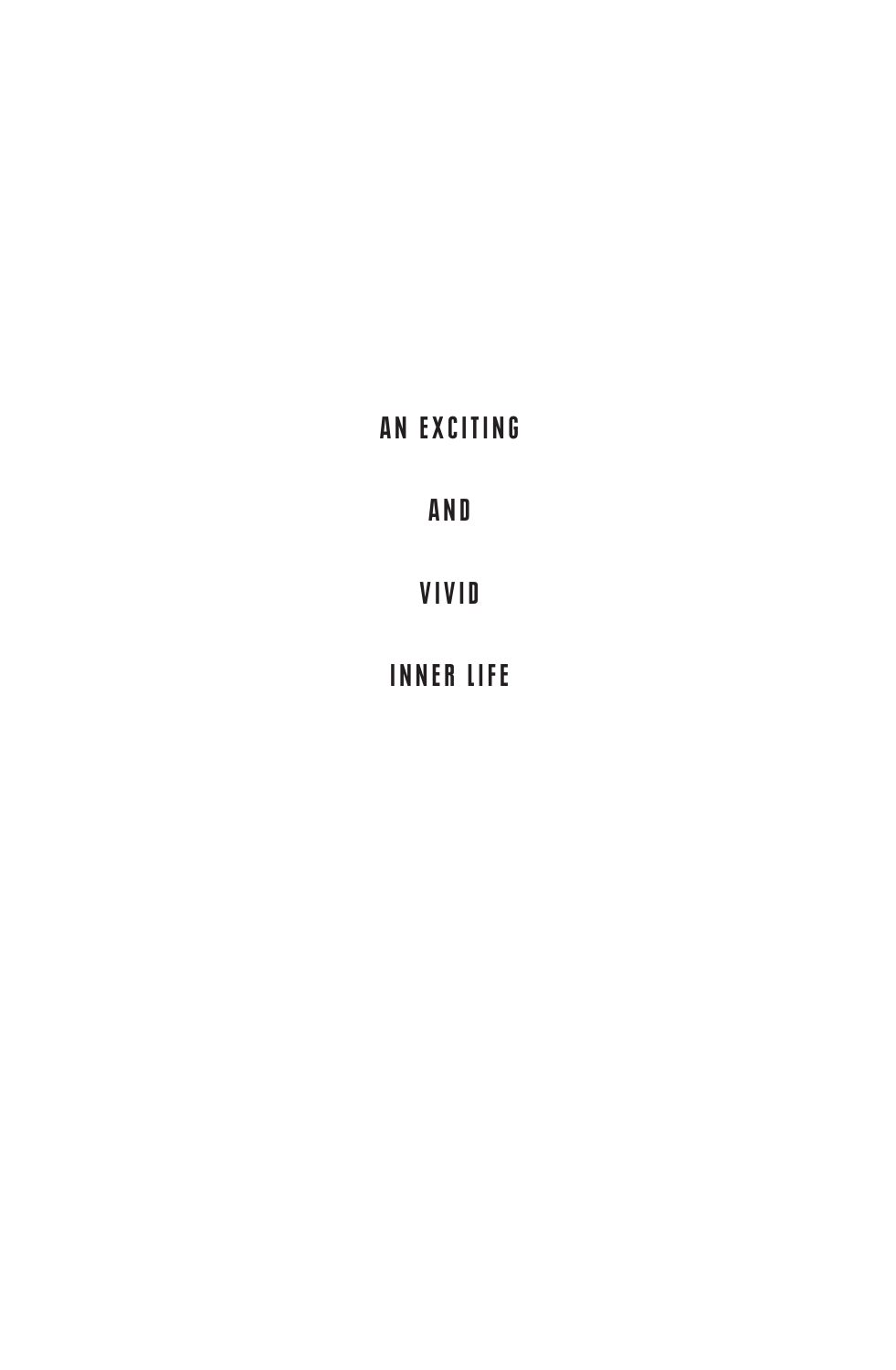# AN EXCITING A N D VIVID INNER LIFE

**STORIES** 

## PAUL DALLA ROSA

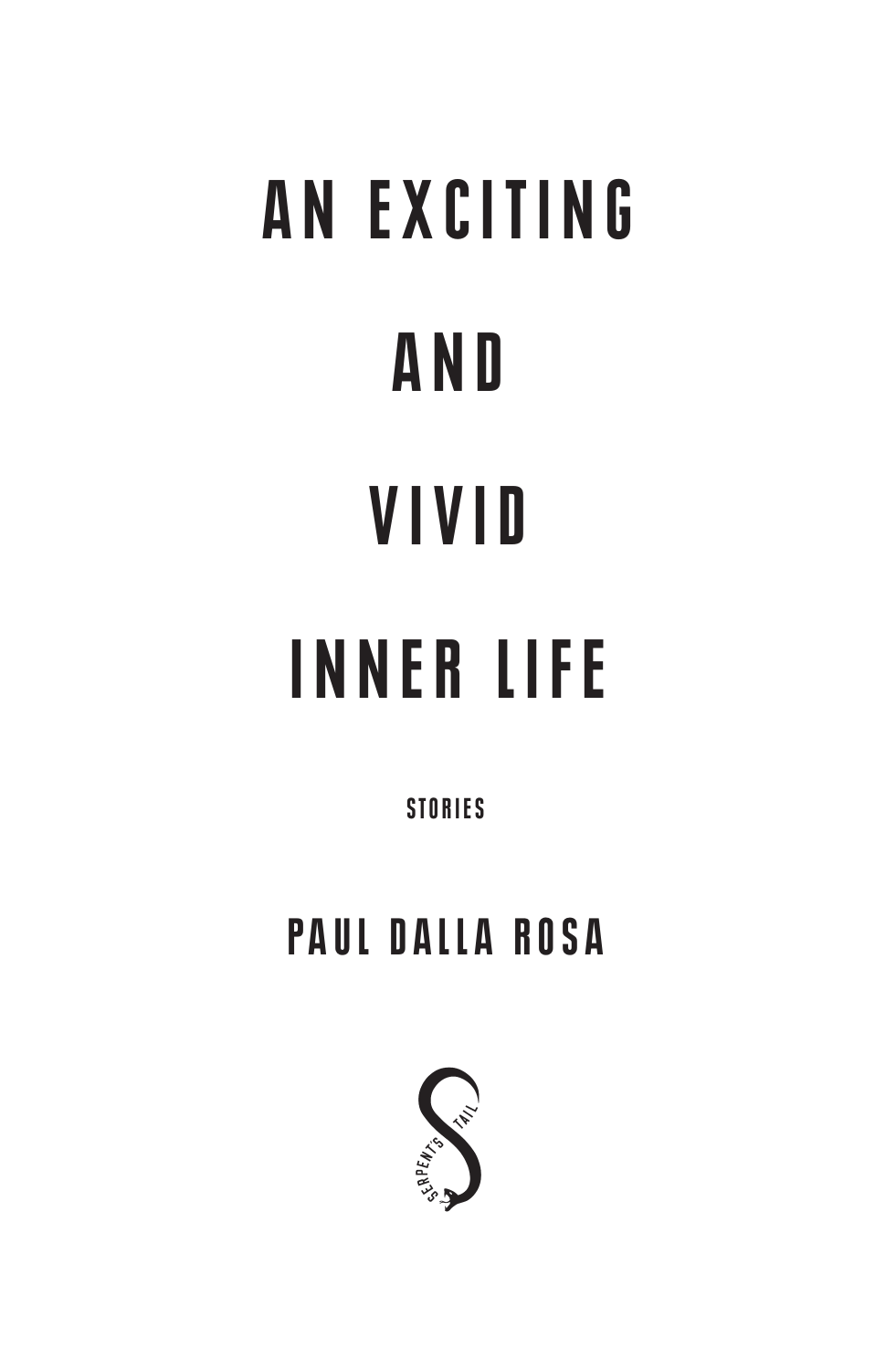First published in Great Britain in 2022 by Serpent's Tail an imprint of Profile Books Ltd 29 Cloth Fair London EC1A 7JQ www.serpentstail.com

First published in Australia in 2022 by Allen & Unwin

Copyright © Paul Dalla Rosa, 2022

Internal design by Alissa Dinallo

'The Hard Thing' was originally published in *New York Tyrant* (2018); 'The Fame' was originally published in *Meanjin Quarterly* (Vol. 77, #1, 2018); 'Comme' was originally published in *Granta* (#144, 2018); 'An MFA Story' was originally published in *Electric Literature* (Recommended Reading #434, 2020); 'Short Stack' was originally published in *McSweeney's Quarterly Concern* (#62, 2020); 'In Bright Light' was originally published in *Granta* (#154, 2021); and 'I Feel It' was originally published in *The Paris Review* (#239, 2022).

1 3 5 7 9 10 8 6 4 2

Printed and bound in Great Britain by Clays Ltd, Elcograf S.p.A.

The moral right of the author has been asserted.

All rights reserved. Without limiting the rights under copyright reserved above, no part of this publication may be reproduced, stored or introduced into a retrieval system, or transmitted, in any form or by any means (electronic, mechanical, photocopying, recording or otherwise), without the prior written permission of both the copyright owner and the publisher of this book.

A CIP catalogue record for this book is available from the British Library.

ISBN 9781800810129 eISBN 9781782839699

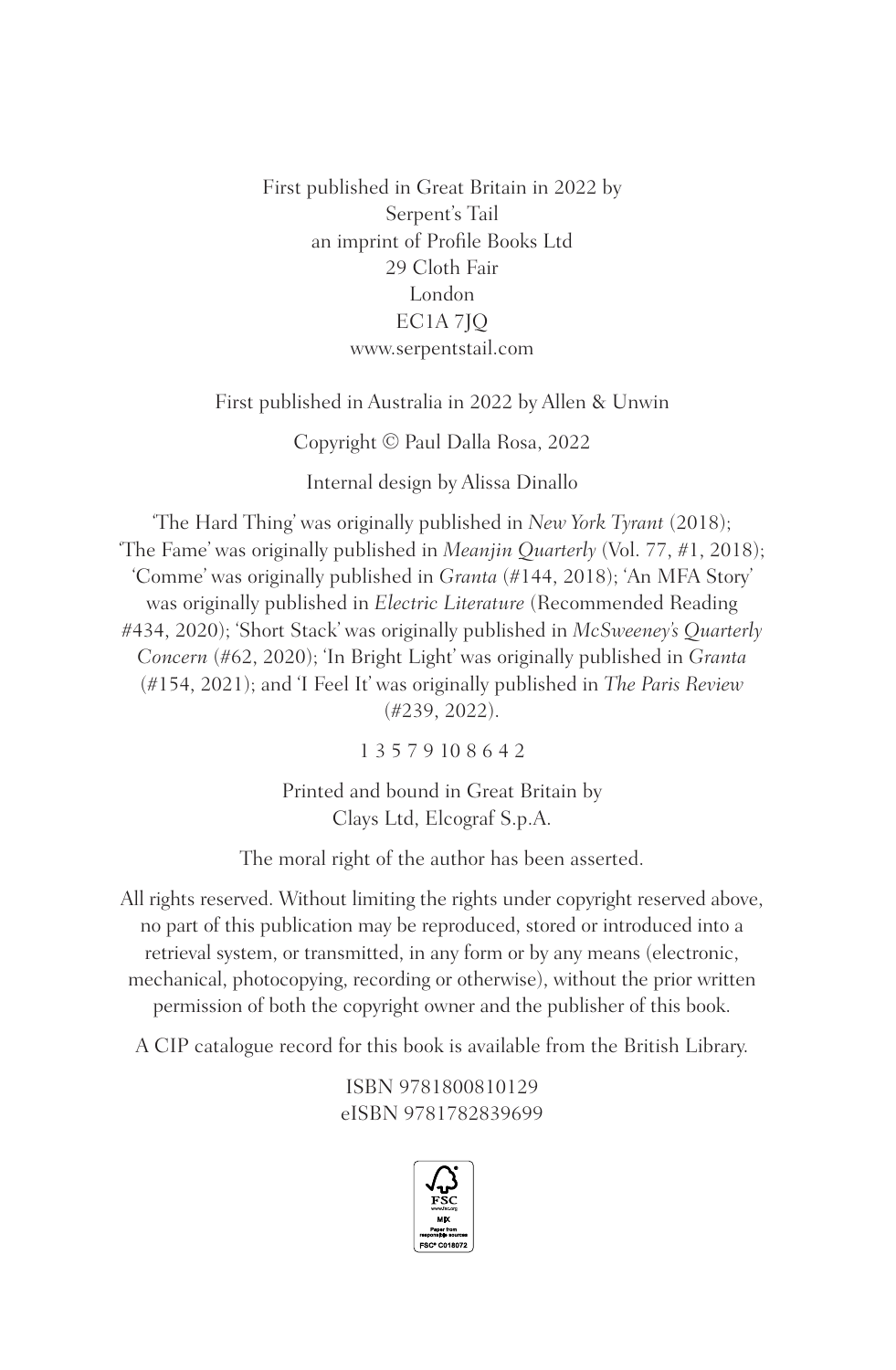For Stephen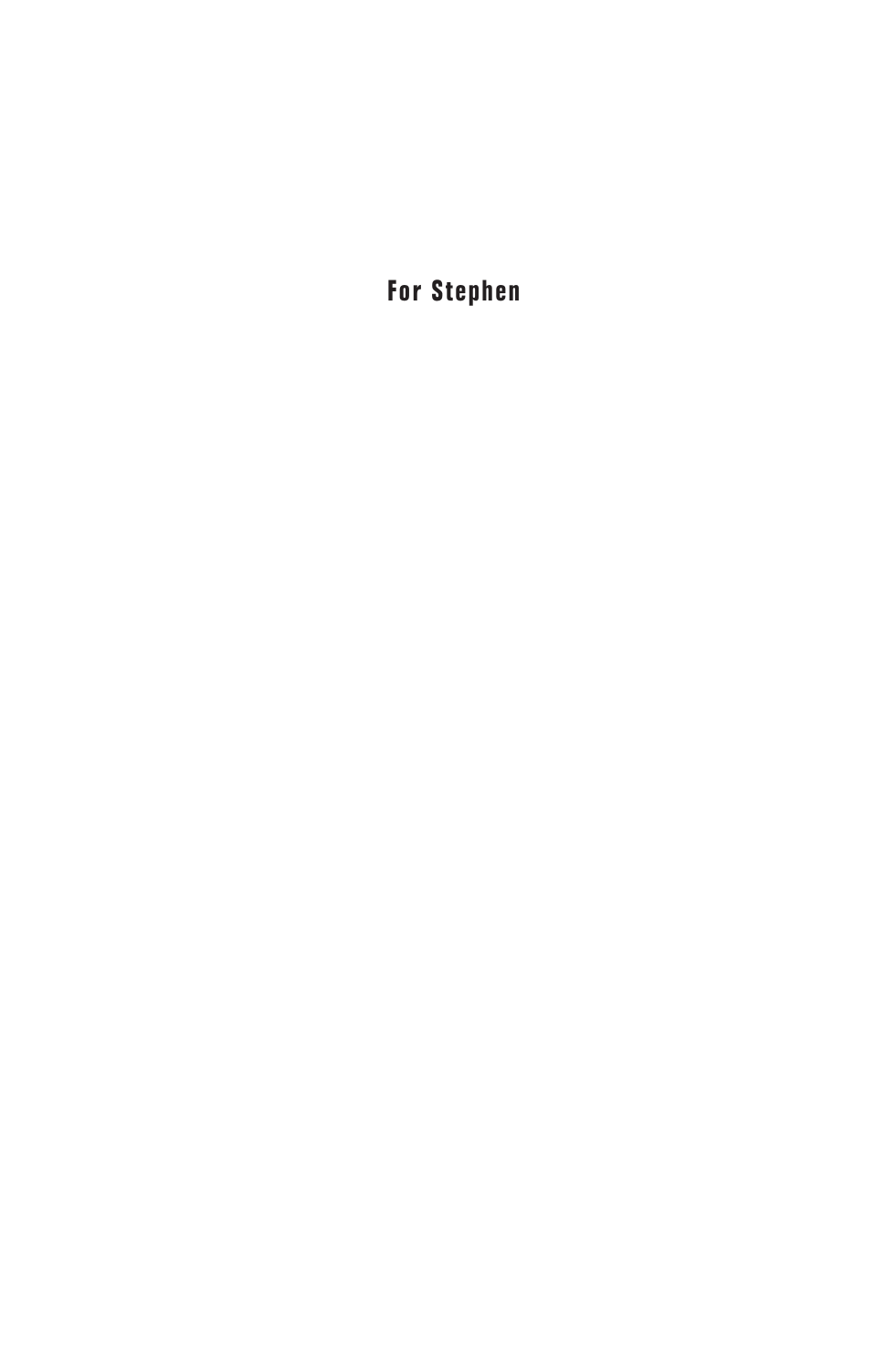## Contents

| The Hard Thing             | 1   |
|----------------------------|-----|
| Comme                      | 17  |
| <b>Short Stack</b>         | 39  |
| Charlie in High Definition | 63  |
| The Fame                   | 91  |
| Contact                    | 109 |
| An MFA Story               | 127 |
| Life Coach                 | 155 |
| I Feel It                  | 177 |
| In Bright Light            | 195 |
|                            |     |
| Acknowledgements           | 217 |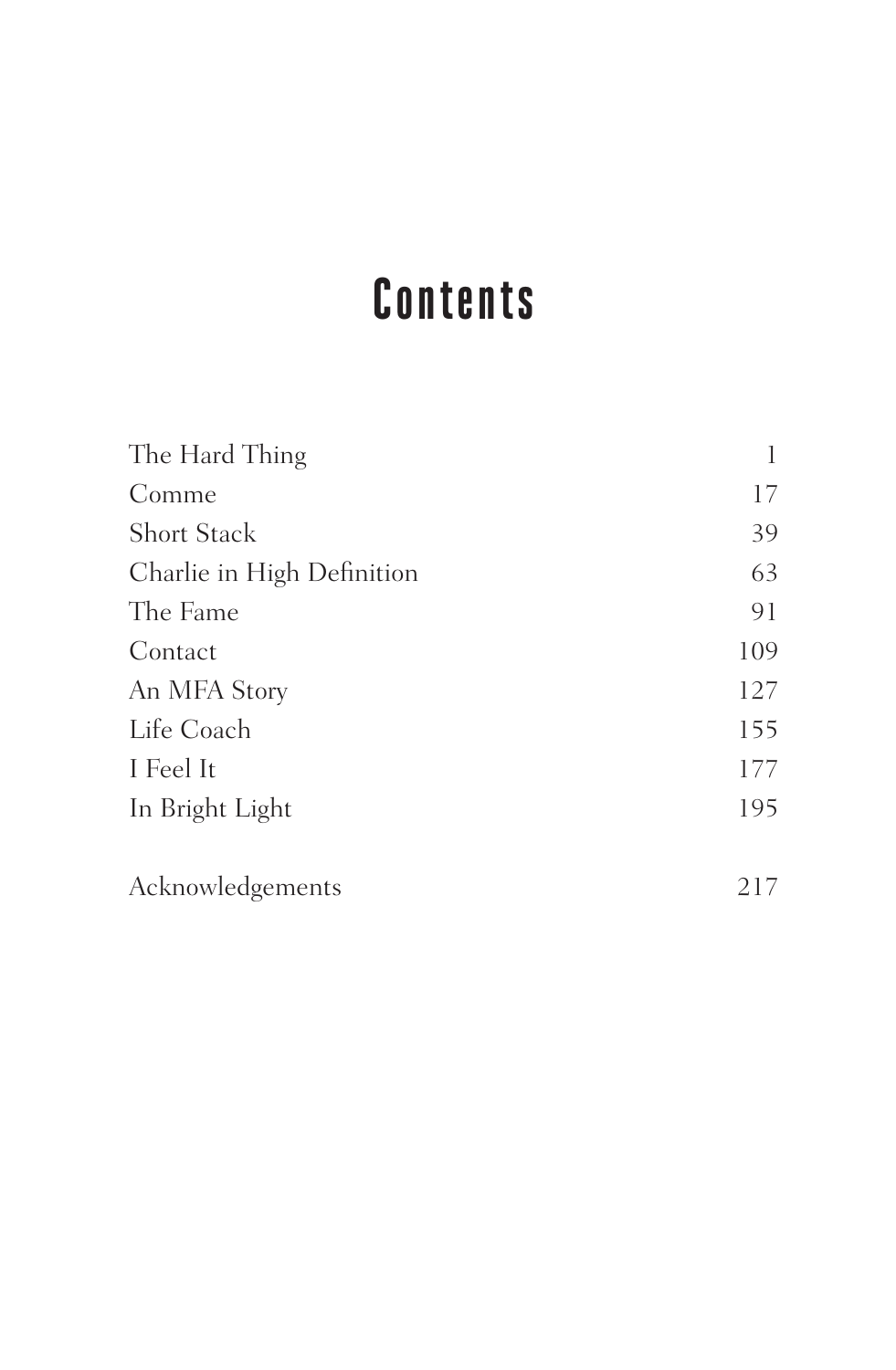# The Hard Thing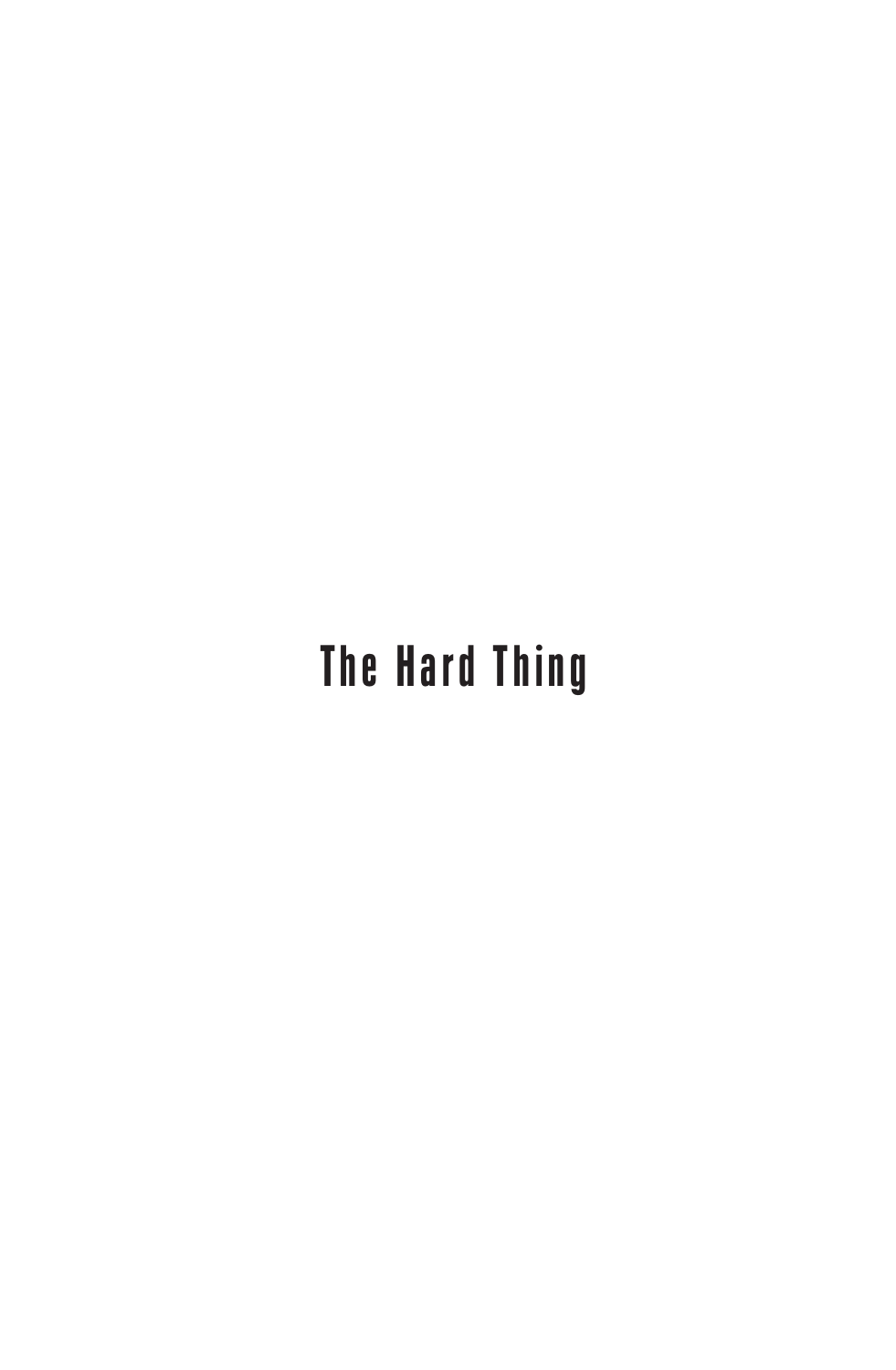I was living in Dubai and I didn't have a phone, a laptop either. I believed such things could betray me, or at least enable me to better betray myself. My father would call me on Skype but the calls would ring out. He sent emails I read later at work. They were generally the same. 'Answer my calls,' he'd write, and then he'd ask about my ex-boyfriend. He would list my ex's good qualities: that he remembered people's birthdays, that he was okay with my limited job prospects, that he routinely exercised. 'Most men are not like this,' he would say.

My father would also tell me about my future. He texted my birthdate and his credit card details to a psychic hotline that did readings on late-night television.

Today, my father wrote, 'It isn't great.' The stars indicated I was under the influence of an inverted Mars, which meant I could act like a body possessed. Unless I reconciled with certain energies, I would only ever know too late when I was truly loved.

'I think this is it,' my father wrote. 'I really do.'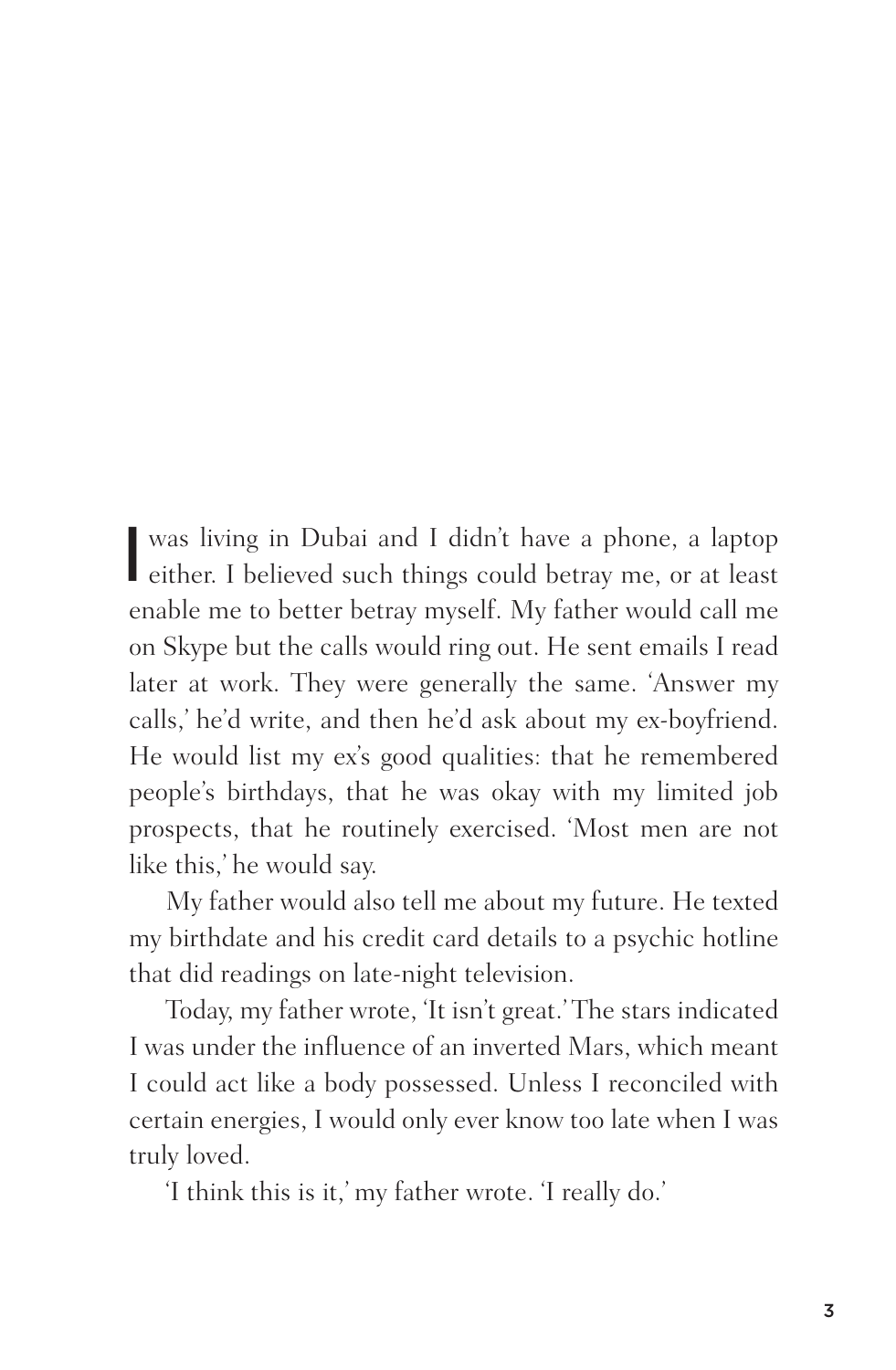I didn't find this as impressive as he did. To me, it read like an aphorism—it described most people.

The city was not what I'd anticipated. The air was either thick with sand or heavy with smog. When I first arrived I'd stayed in a serviced apartment I had rented due to misleading photos online. There were two small rooms and no windows. I could never tell if the sun had set. This was during Ramadan, so no one could serve drinks until it had. Every night I'd call the front desk and ask them: is it time, is it time?

I moved, but it didn't do much good. My new apartment, on the thirtieth floor of a complex that was built next to a series of man-made lakes, crawled with cockroaches. It had a kitchen, a communal bathroom, and a shared balcony the size of a shower stall. My room fit a single-size mattress and little else. Six people lived in the apartment. It's difficult to understand how.

I had come to make money and become someone else. I did make money; I paid no income tax, but my rent was expensive, outrageous, so I had little after spending on essentials. The company I worked for dealt in mineral rights. I used the company Amex card to book foreign nationals hotel rooms and to stock office supplies. I sent out priority mail and poorly proofread correspondence. Often all I would do for a day was stick little red stickers on contracts next to where clients had to sign. The documents were lengthy, in both Arabic and English, sometimes French, Mandarin. Like most things, I didn't need to understand them—I just had to avoid asking questions, had to get into a rhythm.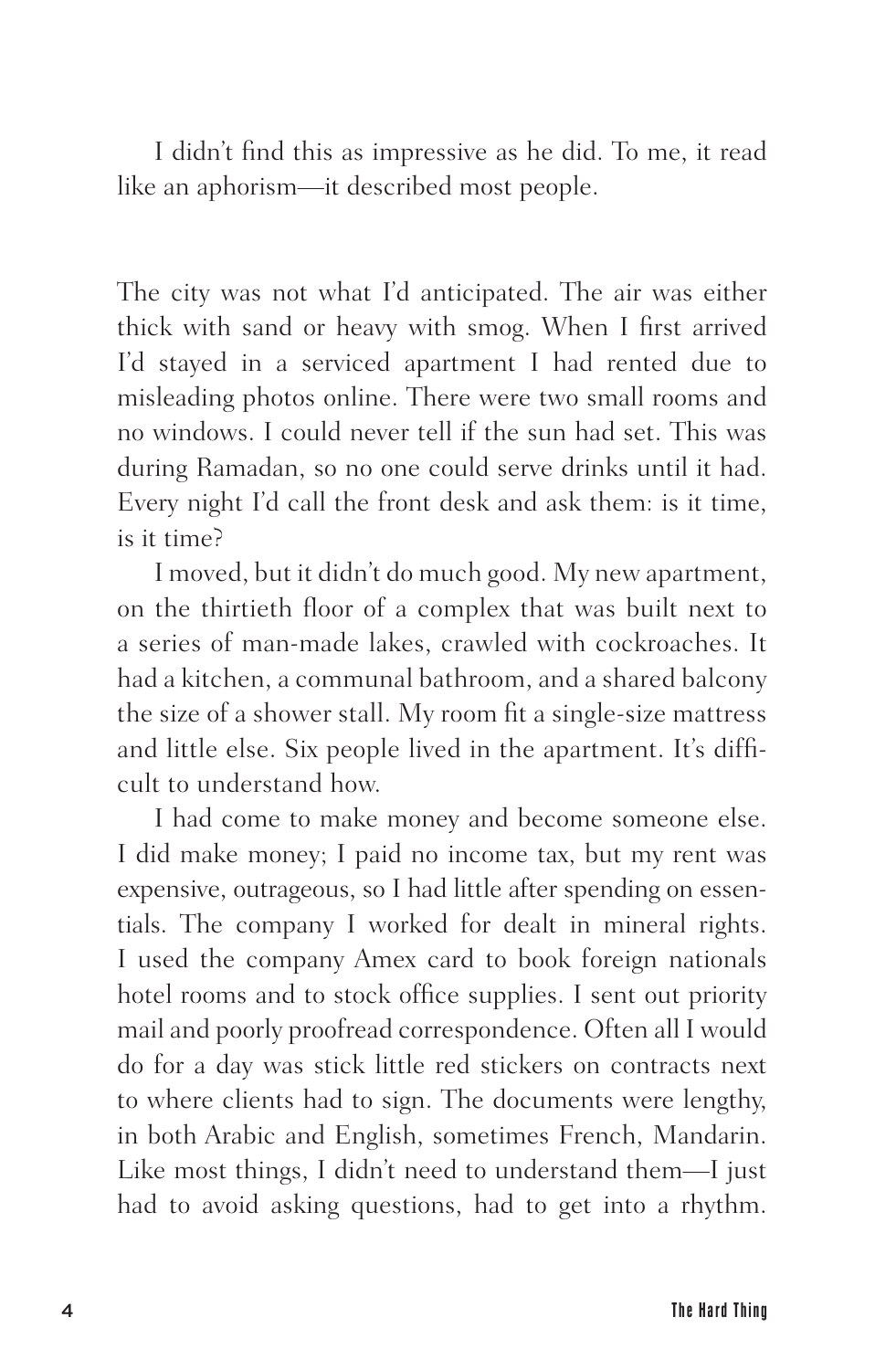I'd sit there between glass partitions, drinking ice water, my eyes out of focus, my headache slowly dulling, and in this way feel at peace.

I was purifying myself, I thought, and so I rarely ate. When I wasn't working I went to the building's exercise centre and ran on a treadmill that wobbled and shuddered. I did squats on my balcony, and smoked cigarettes, looking out over Sheikh Zayed Road. I felt the heat. Most nights I descended the thirty flights and crossed the road to drink vodka and fruit juice in a hotel bar. Sometimes I would do small inexplicable things like smash a glass on the floor or take a late bus out to the dunes and scream. But I remained celibate. I was living where laws were meant to be moral. Sodomy was illegal, and so I figured my relationships could only be platonic. That was my idea: to exist as an ideal.

After seven months I met a friend for drinks. He was the only person I knew in the city from my life outside of it. He was the kind of friend you occasionally email but often lie to. I told him I had been here for less time than I had. Our drinks were arranged quickly. Maybe it was a date. I wanted to see if I could be a new person.

My friend was tanned and wore white linen. He looked ridiculous. He taught schoolchildren at an international school where he said the kids all spoke like movie stars. He told me that his students' parents often gave him gifts, either to influence grades or use local etiquette. He didn't know what to do with them. He was concerned about the ethics of it all. That's what he said: the ethics. He took a box out of his backpack and gave it to me.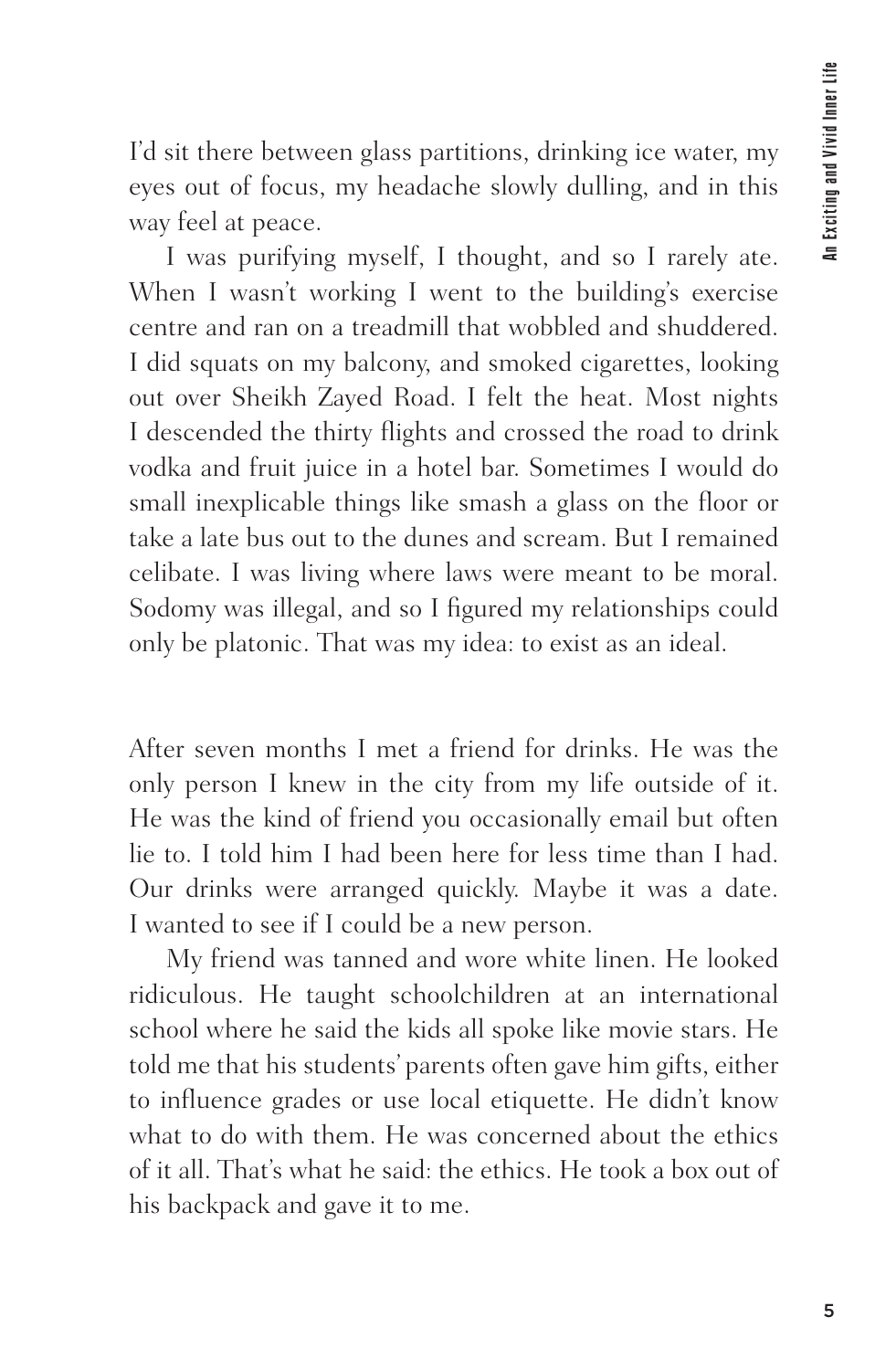'Take it,' he said. 'I've already been given five.'

It was a smartphone. I put it on the table. I stared at it while he continued talking. I didn't want to take it, but I didn't want to give it back either.

He told me that a twelve-year-old had come to class that week missing three fingers. I gasped. I was already drunk.

'Did he steal?'

'No, it was his birthday party the weekend before. His parents gave him a quad bike.'

My friend and I were different in many ways. He actually knew Arabs.

I said, 'That sucks.'

'They were going to reattach his fingers,' he said. 'But they couldn't because they were lost in the sand. The kids all thought it was kind of cool, though. But it's awful. You don't give a child something like that.'

My friend kept speaking and I was glad. The last thing I wanted was to talk about myself. I placed one hand on the smartphone's box, still on the table, then the other.

As he spoke I felt further and further away. I was reminded of when I saw a therapist. I saw her for two sessions. She had me write my problems on cue cards. We were to start on something easy. For a week she had me think about why I found it difficult to maintain personal relationships. I arrived at the next session and told her that I'd had a breakthrough—I just didn't want to have friends at all. The therapist pursed her lips and said, 'You're making this difficult.'

I realised neither of us was talking. My friend looked at me expectantly. I wasn't sure if he'd asked a question.

'I'd better go soon,' he said. 'Stephen is cooking tacos.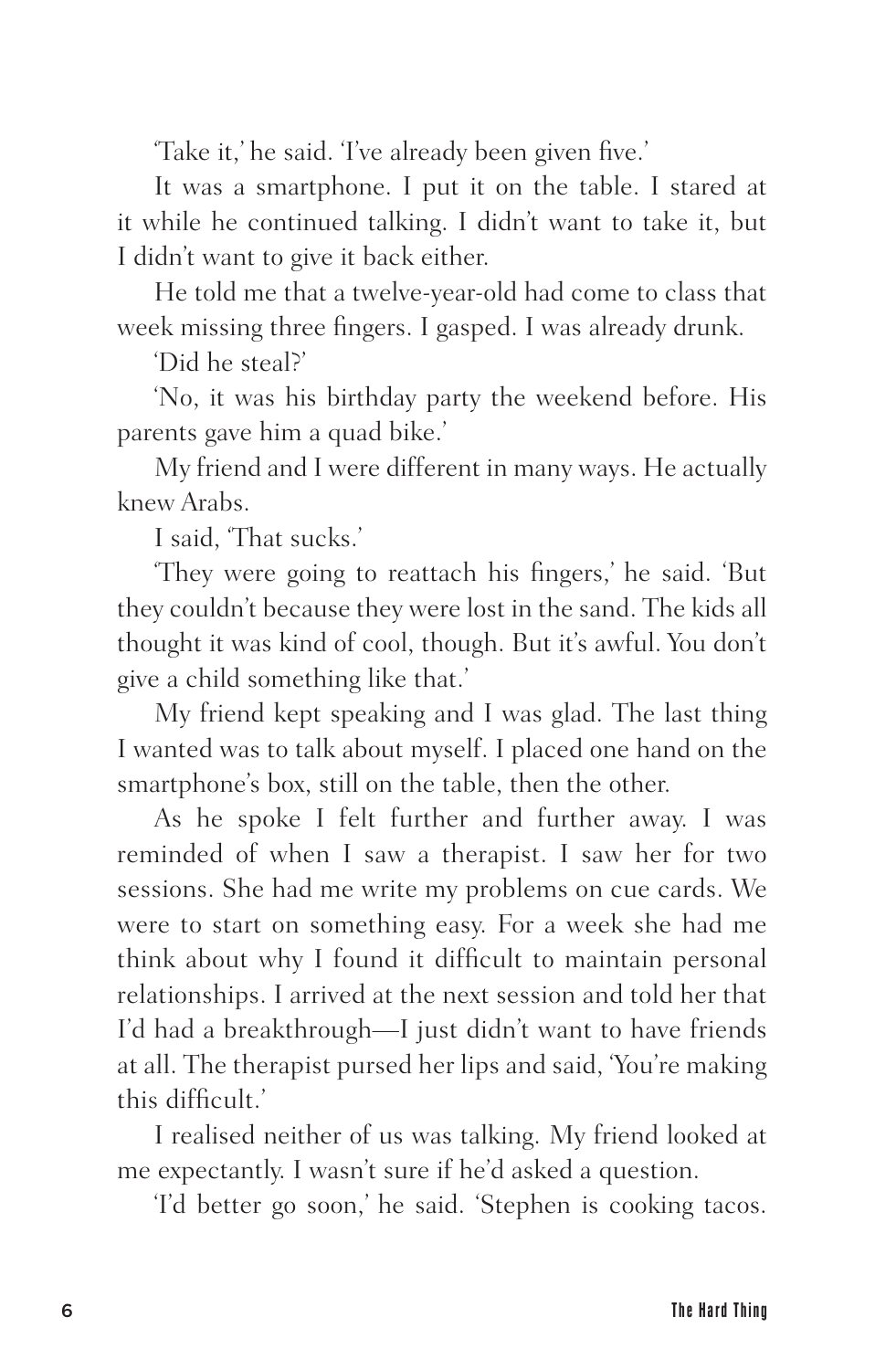You can come if you want. Give your partner a call and have him come round too.'

'Go,' I said. 'I'm going to head home. We have our own tacos. I'll be out after I use the bathroom.'

I didn't go anywhere.

Close to ten, I watched a group of Emiratis come in, wearing white robes and headscarves. The bartender looked at them and shook his head. They shuffled out and came back half an hour later in Levi's. They drank martinis. I did too.

At close, I stumbled to a taxi stand. When we pulled up at my apartment building I felt wretched and alone. I got out of the car and the driver called out to me, 'Sir, please take your shoes.' I picked them up off the back seat and nodded demurely.

All in all, I thought the night went well.

In my room I plugged the new smartphone in and watched a red bar silently blink across the screen.

In the morning I crawled across my bedroom floor. I'd woken up there, tried to move towards my bed then let my head rest. I listened to hear if I could sense my flatmates. All was quiet. I stretched, then rolled over and saw a cockroach. We regarded each other for a moment, then it moved on.

I got up and walked to the balcony. I did what most people do: I took a photo of what I saw and put it online.

After our breakup, and sometimes before, using an app, I sent photos of my penis to men I hadn't yet met. Times were arranged. My ex knew nothing.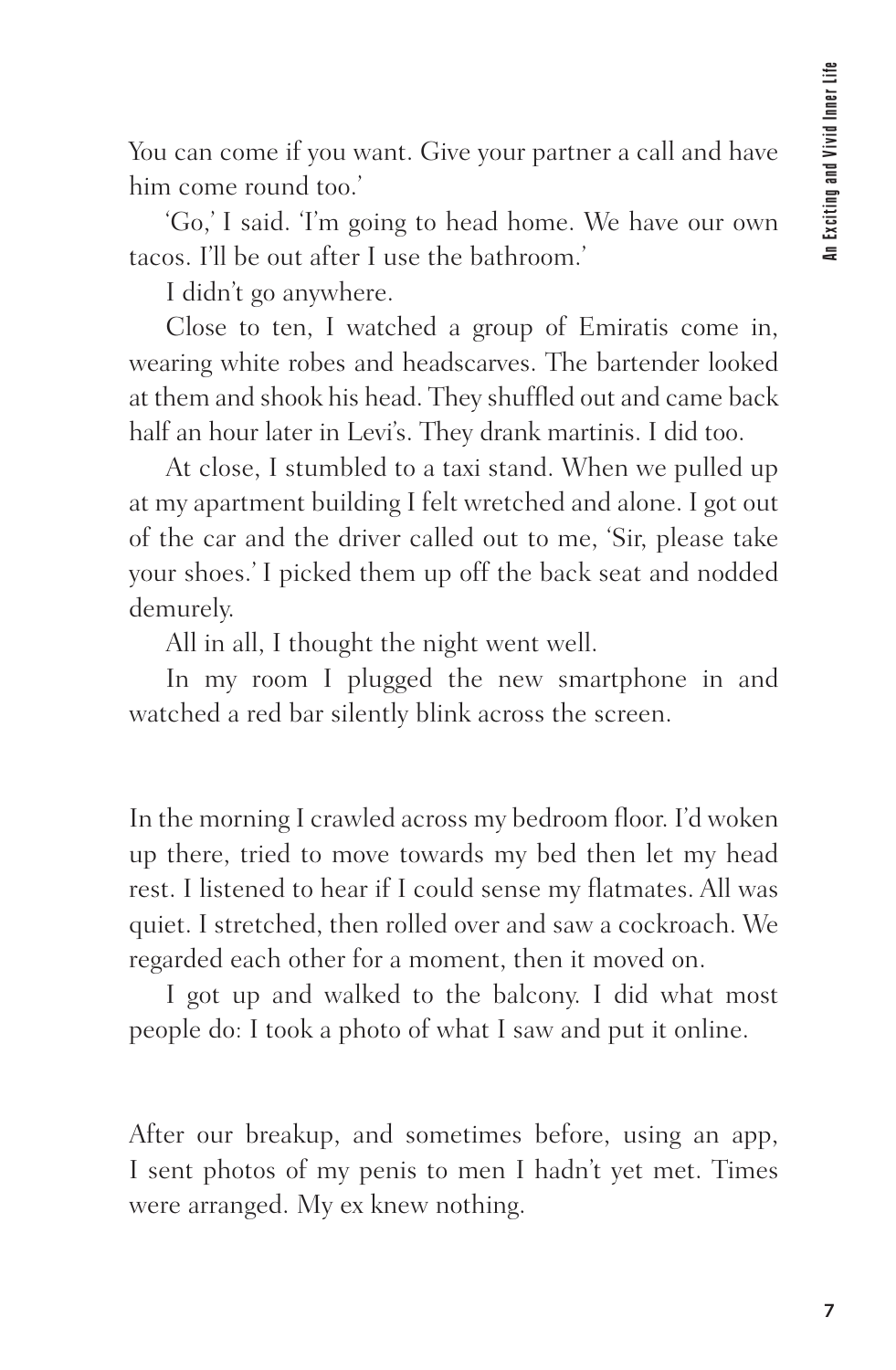Naked with two other men, one of them said to me, 'Doesn't my boyfriend have a hot cock?' and I said, 'Yes,' as it bobbed in front of me like a cartoon character, kind of nudging my face. The boyfriend, on his hands and knees, breathed into my neck and repeated, 'Hot cock, hot cock, hot cock.'

A petite Asian student asked me to pee on him. The windows of his studio apartment were lined with aluminium foil. I drank a large glass of water and he kneeled in the shower.

I did other things, unsafe things, that didn't make sense at the time and make even less now. I clicked 'attending' on an invite to a sauna party, then I went and walked around in a towel. The towel came off and I had sex with a man, then another, and another, all raw. The last slicked his fist with Crisco. He hesitated. I told him, 'Put it in.'

The next day I went to the hospital and recounted my sexual history. The nurse in triage ticked a box: 'Exposure risk high.'

My ex and I were still together in the morning, then we weren't.

Afterwards, for thirty days and nights I had to swallow two pills that made my stomach churn, until slowly I didn't have to take them or worry about that one specific thing anymore, just everything else. I sent my ex messages telling him I loved him. I also sent him messages describing the men I had slept with, and photos of myself reflected in my bedroom mirror, naked, in the position of an animal, the position of a dog.

 $\overline{\phantom{a}}$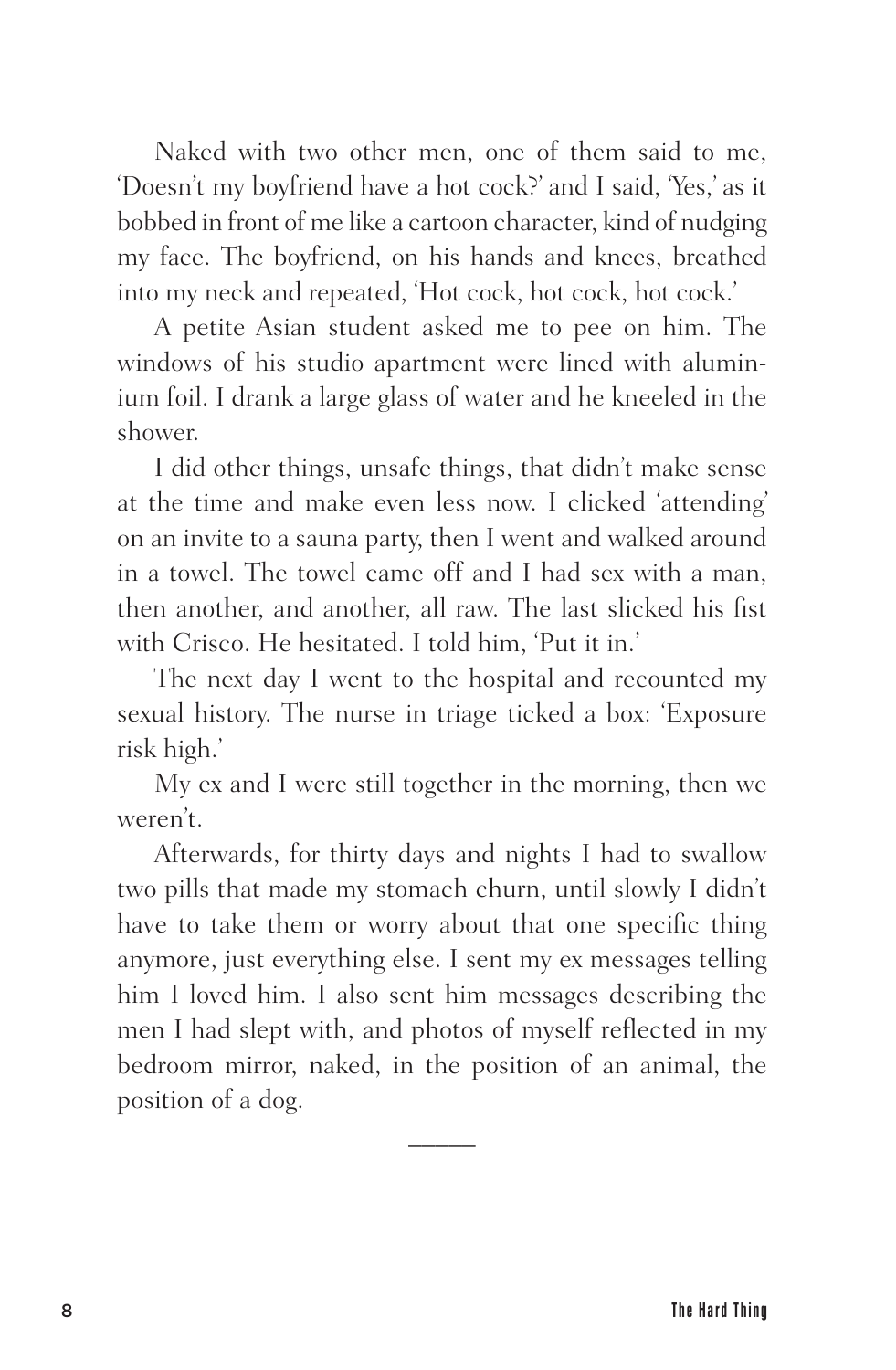At work there was talk of a sandstorm, and then there was a sandstorm. The outside turned dark, a great and empty haze. It was still hot. I couldn't regulate my temperature. I shivered at my desk. I sweated. I looked at the papers in front of me and realised I didn't know what I was doing. There were rules, but I couldn't remember if I had them the right way round, whether a section had to be signed or if a signature there would make the contract invalid.

The director, an Italian man with an almost impenetrable accent, stopped at my desk and spoke to me. I thought he was speaking to me in Italian, and I didn't understand why he thought I could speak Italian. But he wasn't. He was just asking if I felt okay. I said, 'Si,' and then excused myself.

In the bathroom I sat on the toilet and set up my email account on my phone. There was an email from my father, the subject line, 'Last Night's Reading'. The body text just said, 'Do the hard thing.' I replied, 'What's the hard thing?' Then I looked at my junk mail and scrolled through an Abercrombie & Fitch advert. I rolled my shirt up and sort of pawed at myself, looking at the models.

That night I was in a hotel further down Sheikh Zayed Road. It was a kind of sky lounge, with neon lights and floor-toceiling windows that looked out onto the waters of the gulf, islands under their own construction, cranes in the sky. There were some businessmen in boat shoes. A woman in a floral dress read a travel guide.

I tried to read but it was hard. I had to be calm, which meant I had to be drunk. I had only brought a few novels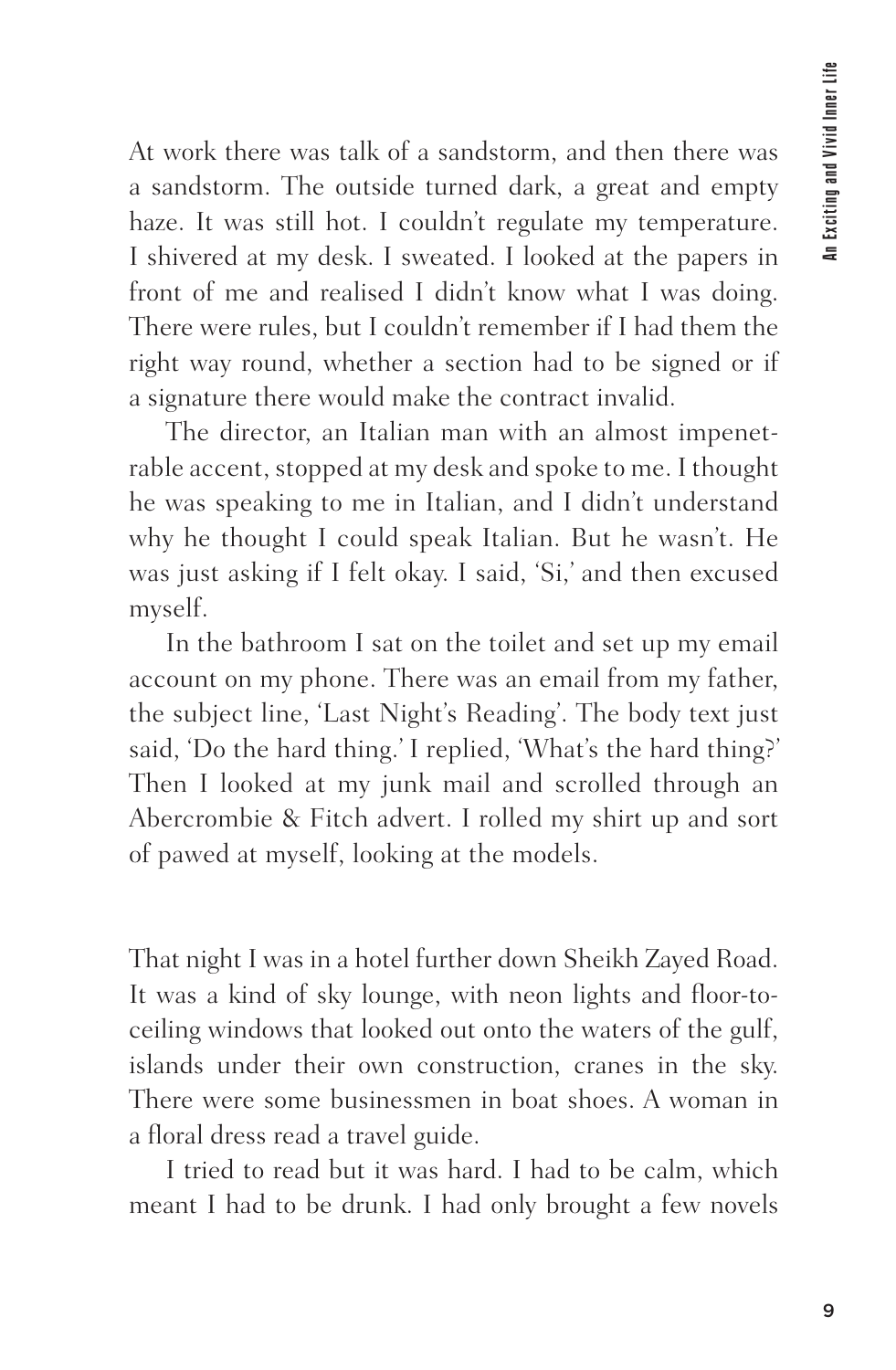with me into the country and so I reread the same ones. Instead of reading a whole book, I would read from the parts when the protagonist was at their lowest and in the last thirty pages somehow steps out of the narrative reborn.

I looked at my phone. I looked back at the book I wasn't quite reading then ordered another vodka soda. The woman sitting at the bar smiled at me.

I reread a few pages. In the novel a character travels to Sri Lanka and meditates with Buddhist monks. At one stage she walks onto a rocky beach, kneels, picks up two rocks and gouges her chest with them, then her feet, then her arms. Bleeding, she goes back to the monastery where no one says a word, partly because they do not speak. Eventually, with a shaved head, she gets on a plane for home.

I wondered if I had misjudged my plans, all of them, and then my phone vibrated on the table. It was an email. It was from my ex.

'I saw you're in Dubai. That's cool. I'm going to Europe but have a layover for two nights. Tips?'

I immediately replied.

I sat in the bar, then sent another email telling him to disregard the first email in which I said we should see each other, and then a third to disregard the second. There was a fourth but that didn't really say anything one way or the other. I put my phone down on the table, picked my book up, put my book down, picked my book up again and held it close to my face.

Someone touched my arm. I recoiled. It was the woman in the flower dress. She said, 'I love that book. There was a time when it was everything to me.'

I shrugged her hand off and got up.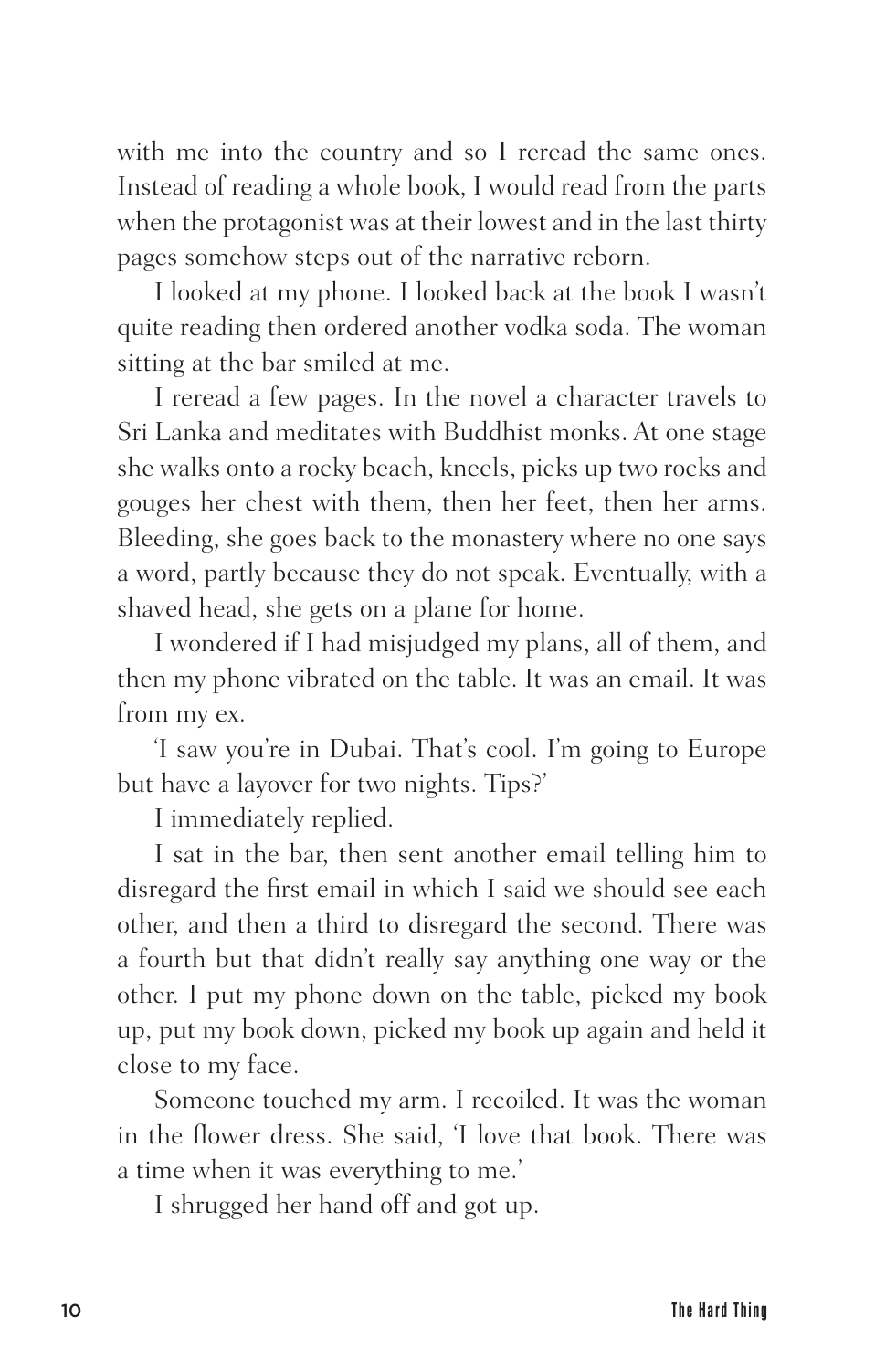'Sorry,' she said. 'I just really love that book.'

I said, 'You should work on having more dignity,' and walked away.

In my room I looked at my phone, and then, its screen glowing, slowly pushed it beneath my mattress.

For four days I stalked my ex's Facebook profile, dry-cleaned my shirts, listened to meditation audiobooks, stalked his Facebook profile, did push-ups in the dark of my room, sent off contracts at work, and stalked his Facebook profile some more.

On the fifth day I saw he checked in to the airport. He was boarding his plane. Here it was 1 a.m. on the morning of a work function and so nine hours later I was at the work function. It was brunch, which really meant hours of daytime drinking and a buffet. Using the company Amex card, which now rested in my shirt's front pocket, I had booked the function a month ago in a large hotel on The Palm, a man-made archipelago built for actors and business tycoons.

From where we sat on a deck I could watch the water, glittering through my sunglasses, and a helicopter pad, helicopters descending and ascending, men in white pants stepping in or out. Everyone was drinking guava mojitos, mai tais. For some reason there was also a magician. He just walked around doing tricks. Everyone from the office kept asking me, What's up with the magician?

I wasn't drinking. I ordered tonic waters with wedges of lime. It was refreshing. I thought, yes, this is what people do.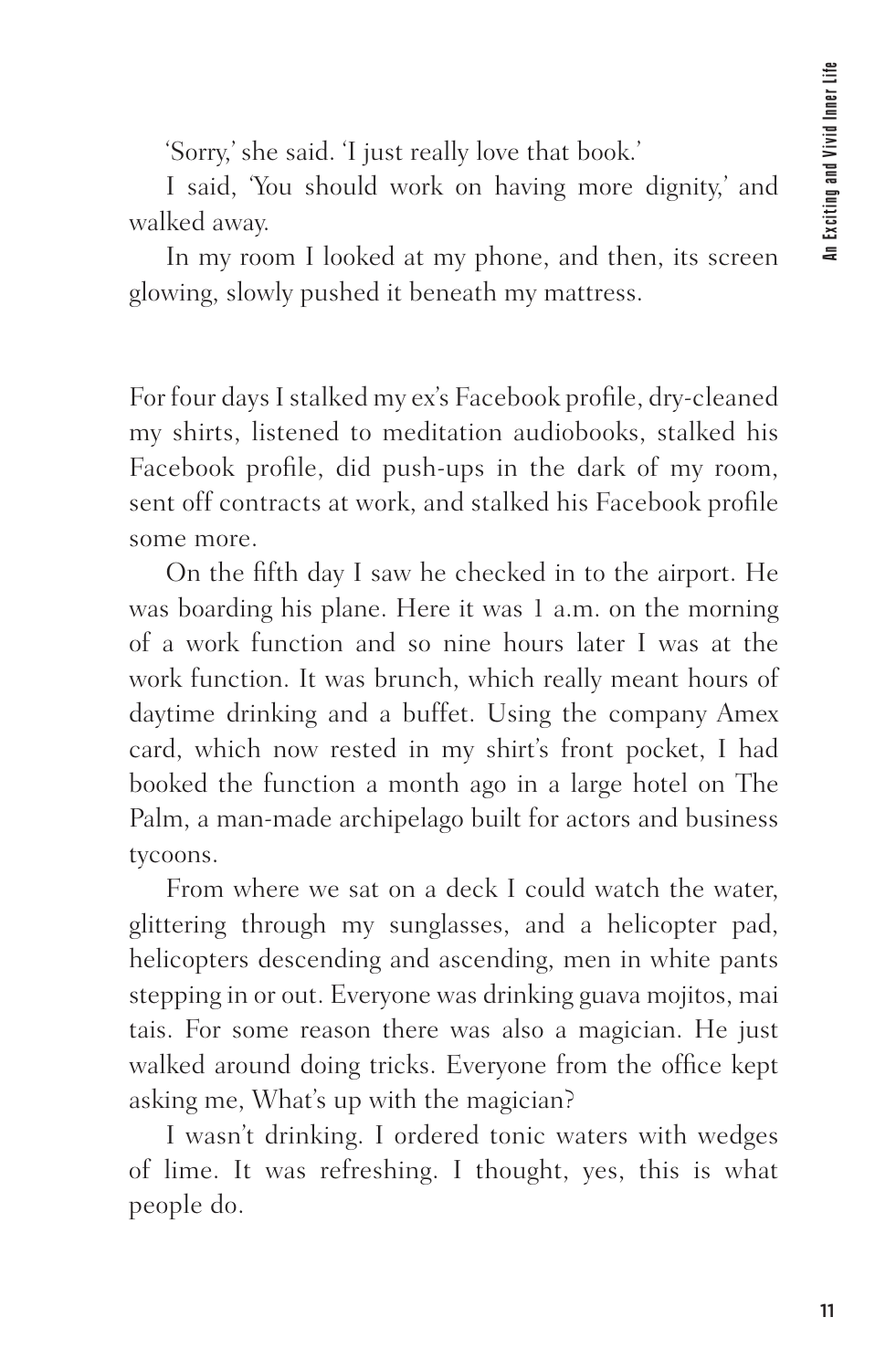I sipped my drink then excused myself. I went to the bathroom. Everything was white marble. I entered a stall. I didn't know what flight he was on, so all morning I kept checking them all. I watched little glyphs of planes inch across a globe. My battery was running low. I came out of the bathroom.

'Can I charge my phone?' I asked the attendant. He didn't ask any questions, just nodded seriously and took it away. It was that kind of hotel.

I came back to the bar. I ordered another tonic water with a wedge of lime. I sipped it then asked for a small amount of gin. The bartender poured in a shot glass. I looked away. Then I said, 'Keep it going.'

I stood with our party. Everyone was drunk. Everyone was an expat. A woman kept telling the same story about a client who had taken her out for a lunch to discuss business matters. They'd sat on a deck, not unlike this one, but in a corner, at a small table. At one point she'd looked down and his penis was out of his pants. It was flaccid, she said, like a sleeping mouse. He'd smiled at her, zipped up his fly and left.

I told her that I loved her, and everybody laughed. I was optimistic. I was feeling good things.

I asked a waitress for my phone. It came back to me different. I didn't think it was mine and then I realised someone had just cleaned the grease off the screen. I hit the home button. My ex had replied.

I opened the email. It was one line: 'I don't think that's a good idea.'

 $\overline{\phantom{a}}$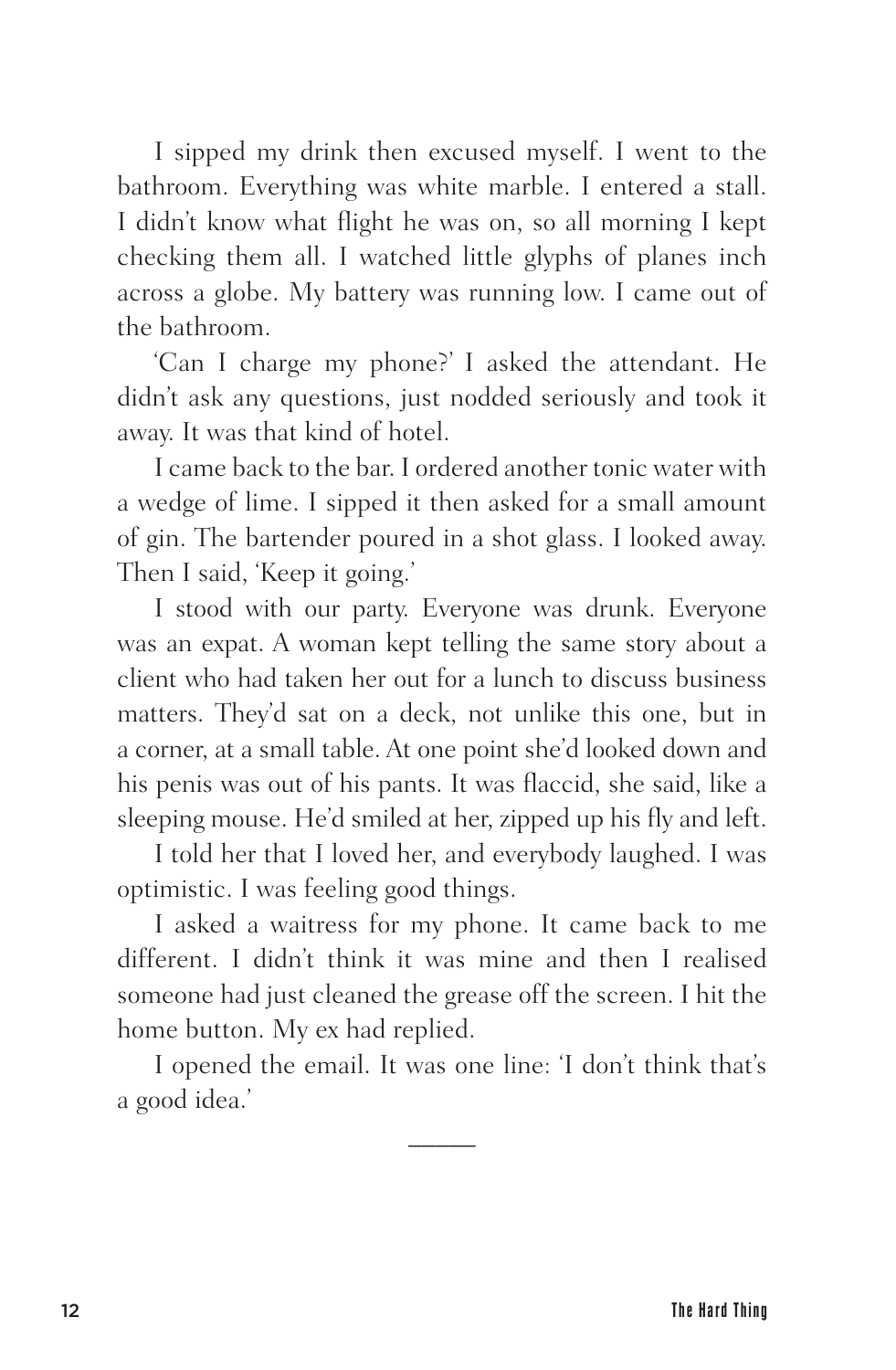The sun went down. People left. I kept moving deeper and deeper into the hotel. It was like a palace in a children's story: each door led to an even larger room. Except it was different because they were all bars. I asked a bellboy to take me to the darkest, most expensive one. I had been drinking for seven hours. Sunlight and gin and something else streaked through my veins.

I looked at each man I passed. I looked at their face, then their crotch. I scrutinised the bellboy. I wanted to swallow a thousand dicks, ten thousand dicks.

I sat on a stool and waved the Amex card to the bartender. I ordered three peach Bellinis and lined them up on the bar. I drank them quickly and made eye contact with strangers.

We drank shots of Patrón. I used the company credit account. I slid the card over the bar and started a tab. We had more shots.

'You're in the navy?' I asked.

'Yeah.'

'The Navy navy?'

'That's what I said.'

We were in a kind of booth thing. Our knees were touching—they didn't need to be. He was built, broadshouldered, and had good skin and teeth. He reminded me of a horse and sounded like a porn star. Wholesome, American.

I said, 'How about we go to the bathroom and I suck you off?'

'What?'

'I said I have to go to the bathroom.'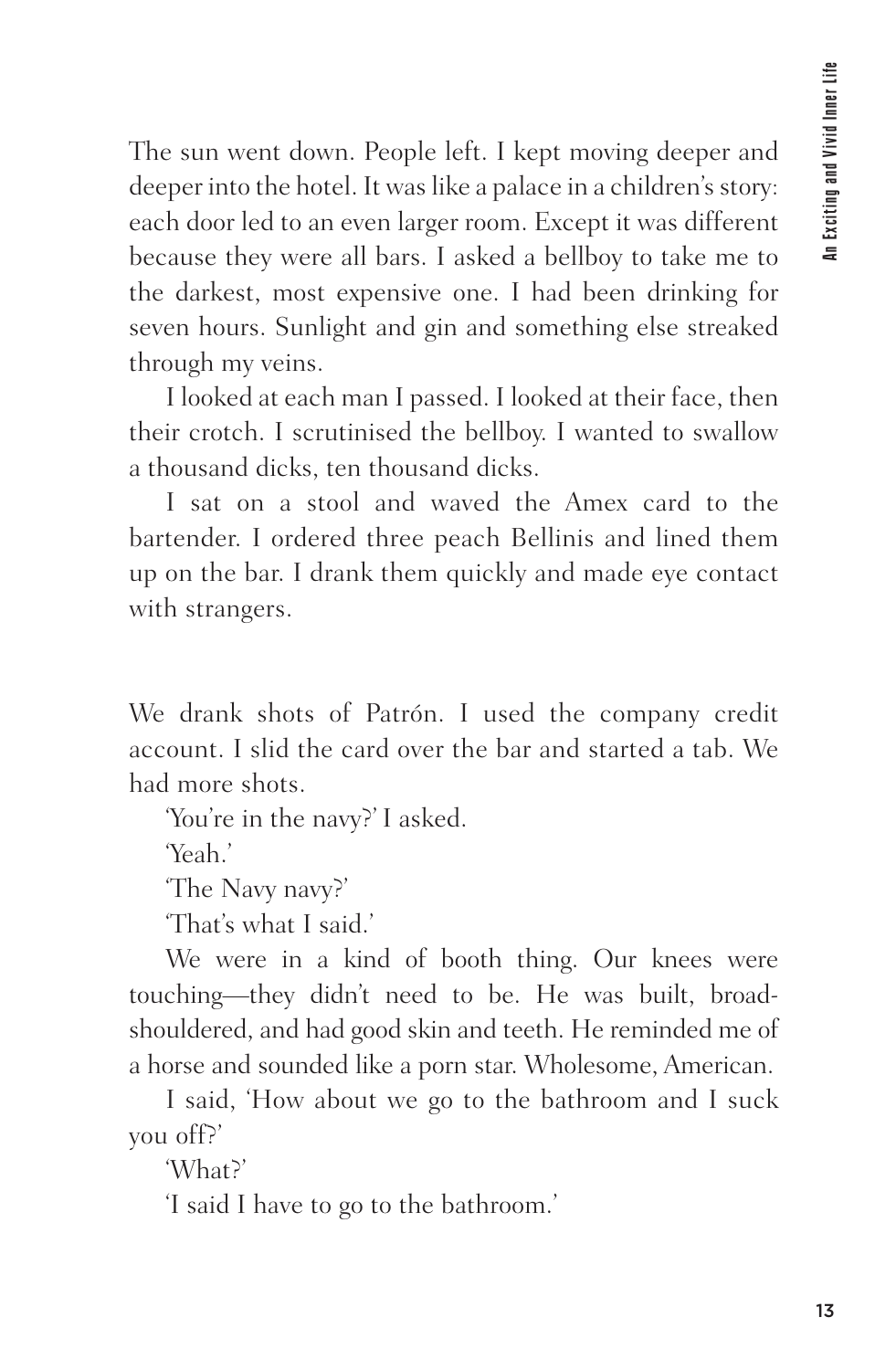I went to the bar and came back with drinks.

'There's a club we can go to,' he said. 'It's underground but cool. Safe.'

I didn't want to go to a dark club filled with other gay people, so I said, 'I don't want to go to a club filled with other gay people. We can stay here a while.'

He said he wasn't gay and I said whatever.

I finished my drink then drank from his. My knee was really pressed into his. I leant into him.

He got up to buy another round. I told him to put it on the tab.

I watched him walk to the bar. I watched him walk back.

I said, 'You have huge shoes.' I asked him to take one off. 'I want to see how big it is.'

I slunk down. The bar was very dark but also lit in that way bars are—you could see everything. I slid beneath the table. I tried to take one of his shoes off but it wouldn't come off. I was on my hands and knees.

'What the fuck are you doing?' His leg kind of pushed me, hard.

'I just want to put it in my mouth.' I bent my face down. I licked the shoe. I don't know how he knew when I was licking it as I was licking it but he kicked me right then. My vision turned white. A glass fell off the table but didn't break. I thought this was funny.

A man in a vest brought my card over and told me that maybe I should check in to my room.

I told him I wasn't sleeping at this hotel. I used the word establishment.

'Then you should leave.'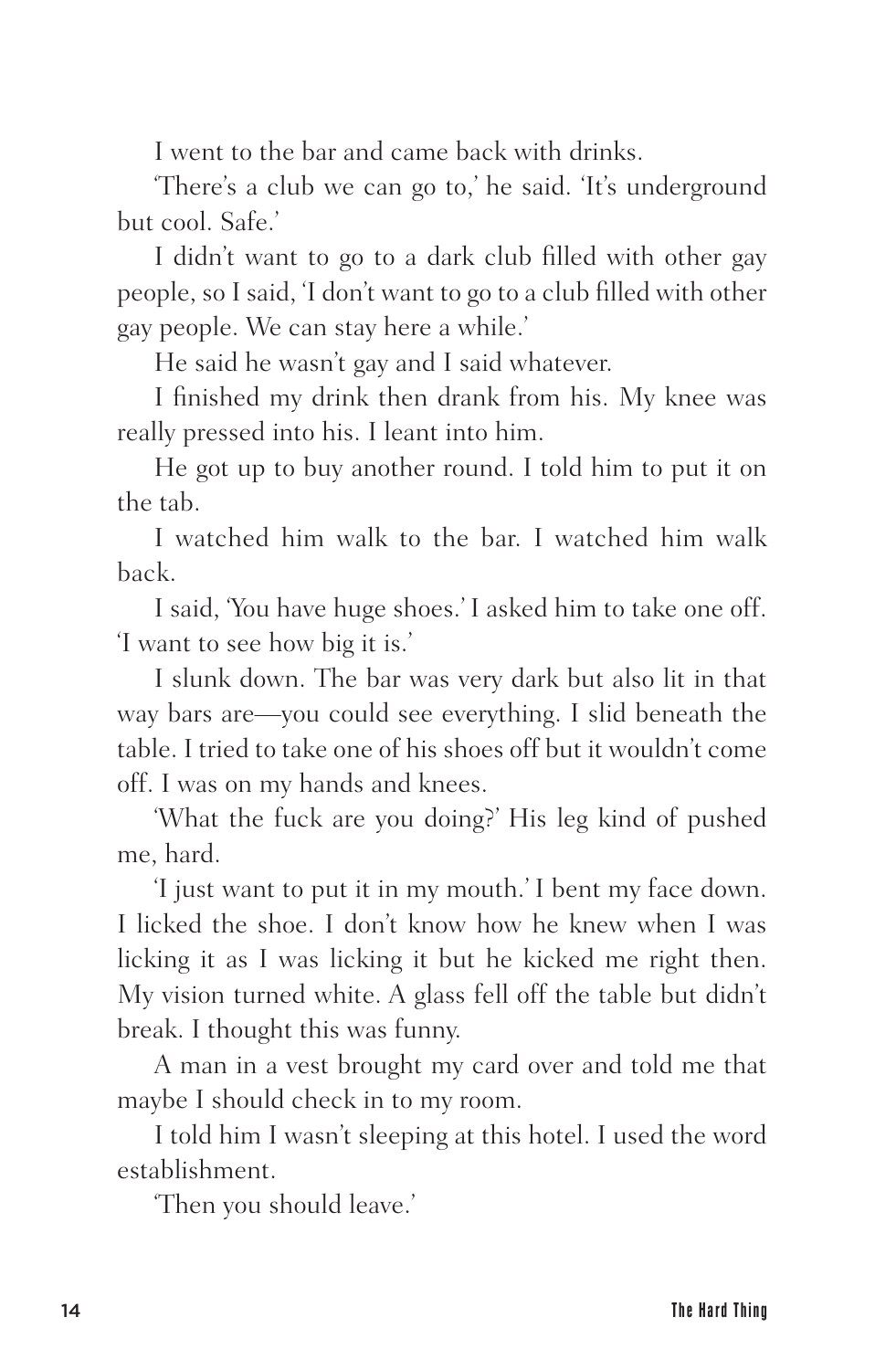The navy man was already walking away. A security guard appeared and put a hand on my shoulder.

I said, 'You are not my judges,' and was taken to a taxi.

In the taxi I vomited, first on myself and then onto the backseat window. The driver started yelling. I repeated, 'I'm fine, I'm fine.' I vomited again. He yelled. I yelled. We both yelled. He said he was driving to the police station, that they would deal with me. I screamed, I howled. He said he wanted two thousand American. I blacked out.

I woke up on my bed, fully dressed, my clothes covered in bile.

The Amex card was gone. I checked my pockets, then I let the fact settle. It was just gone. I lay there, taking it in, then my thigh began to tremble at regular and insistent intervals. I pulled my phone from my pocket.

'Hello,' a voice said. 'Hello,' it repeated. It was my father. 'Hi,' I said.

'You answered.'

'I did.'

I stood up, took my clothes off, and, naked, holding the phone against my ear, walked slowly through the apartment and squatted on the balcony.

My father was speaking. There had been a reading. He was describing a card, a tarot card. A man was on a horse. He held a stick or something like a stick. I took deep breaths. I looked down at the lakes through the balcony's smudged glass. There was some kind of complication, my father said.